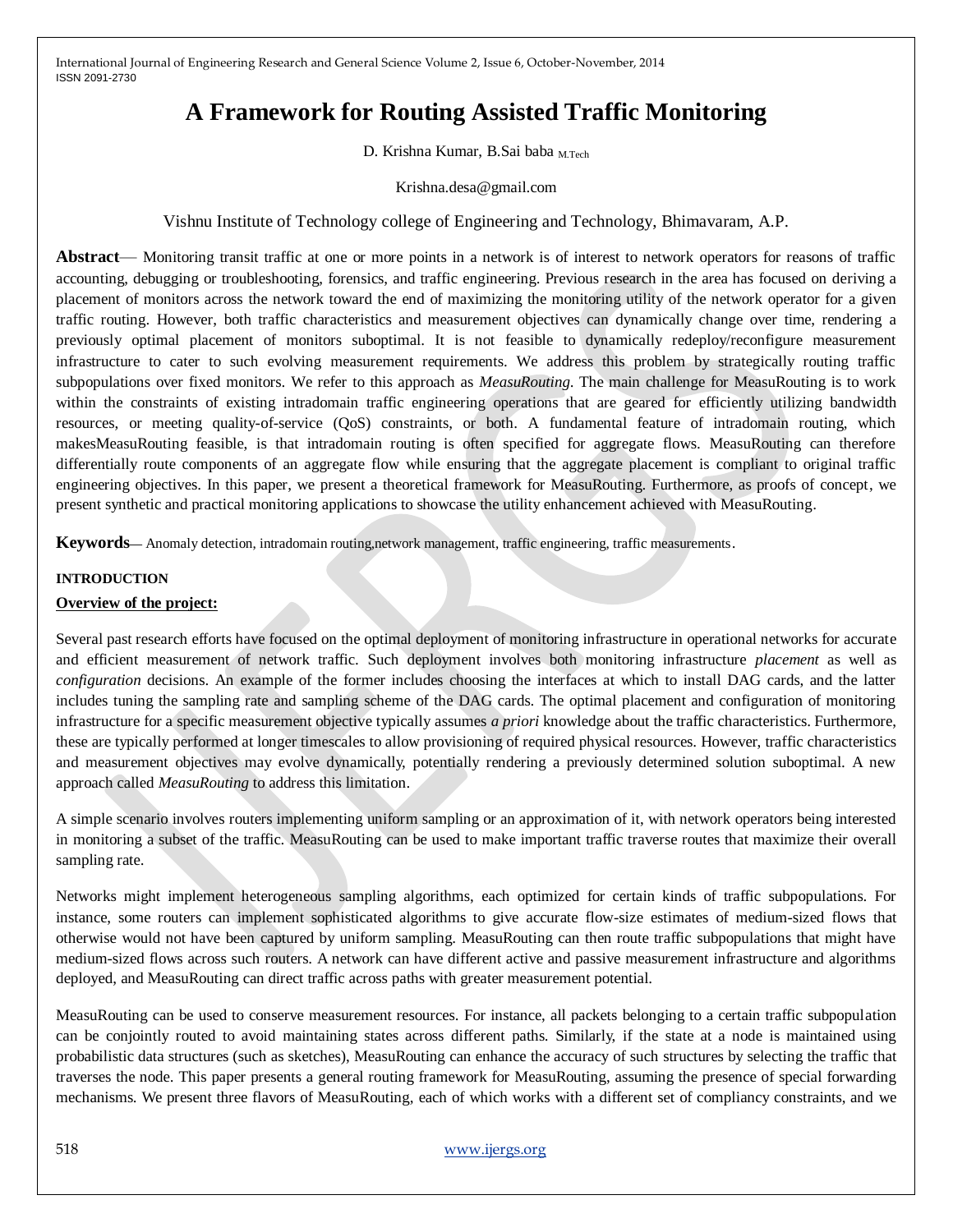discuss two applications as proofs of concept. These MeasuRouting applications illustrate the significant improvement achieved by this additional degree of freedom in tuning how and where traffic is monitored.

#### **Scope of the project:**

A routing protocol may impose a constraint that traffic between a pair of nodes may only traverse paths that are along shortest paths with respect to certain link weights. MeasuRouting is to work within the constraints of existing intra-domain traffic engineering (TE) operations that are geared for efficiently utilizing bandwidth resources, or meeting quality-of-service (QoS) constraints, or both.

# **Objective:**

MeasuRouting forwards network traffic across routes where it can be best monitored. This approach is complementary to the well-investigated monitor placement problem that takes traffic routing as an input and decides where to place monitors to optimize measurement objectives; MeasuRouting takes monitor deployment as an input and decides how to route traffic to optimize measurement objectives. Since routing is dynamic in nature (a routing decision is made for every packet at every router), MeasuRouting can conceptually adjust to changing traffic patterns and measurement objectives. In this paper, our focus is on the overall *monitoring utility*, defined as a weighted sum of the monitoring achieved over all flows.

# **REMAINING CONTENTS**

#### **MODULES:**

- Aggregated flows
- TE objectives
- Macro-flowset
- No Routing Loops MeasuRouting (NRL)
- Relaxed Sticky Routes MeasuRouting (RSR)
- Deep Packet Inspection Trace Capture

#### **MODULES DESCRIPTION:**

We now present a formal framework for MeasuRouting in the context of a centralized architecture. A centralized architecture refers to the case where the algorithm deciding how distributed nodes will route packets using MeasuRouting has global information of: 1) the TE policy; 2) the topology and monitoring infrastructure deployment; and 3) the size and importance of traffic subpopulations.

#### **Aggregated flows**

TE policy is usually defined for aggregated flows. On the other hand, traffic measurement usually deals with a finer level of granularity. For instance, we often define a flow based upon the five-tuple for measurement purposes. Common intra-domain protocols (IGPs) like OSPF and IS-IS] use link weights to specify the placement of traffic for each origin–destination (OD) pair (possibly consisting of millions of flows). The TE policy is oblivious of how constituent flows of an OD pair are routed as long as the aggregate placement is preserved. It is possible to specify traffic subpopulations that are distinguishable from a measurement perspective but are indistinguishable from a TE perspective. MeasuRouting can, therefore, route our fine-grained measurement traffic subpopulations without disrupting the aggregate routing.

#### **TE objectives**

The second way in which MeasuRouting is useful stems from the definition of TE objectives. TE objectives may be oblivious to the exact placement of aggregate traffic and only take cognizance of summary metrics such as the maximum link utilization across the network. An aggregate routing that is slightly different from the original routing may still yield the same value of the summary metric.

#### **Macro-flowset**

A macro-flowset may consist of multiple *micro-flowsets*. denotes the set of micro-flowsets. There is a many-to-one relationship between micro-flowsets and macro-flowsets. Represents the set of micro-flowsets that belong to the macro-flowset .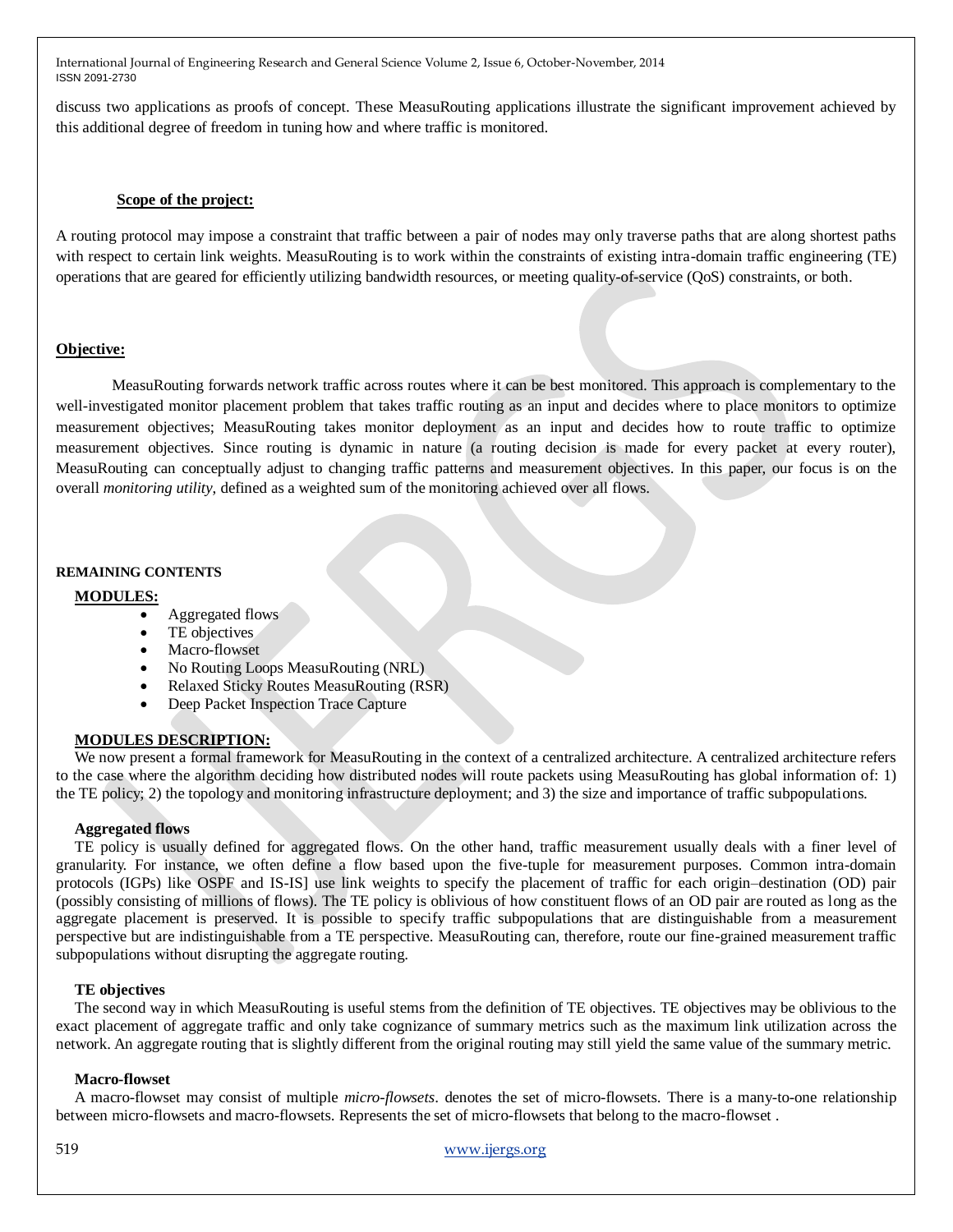#### **No Routing Loops MeasuRouting (NRL)**

The flow conservation constraints in LTD do not guarantee the absence of loops. In Fig. 1, it is possible that the optimal solution of LTD may involve repeatedly sending traffic between routers , , and in a loop so as to sample it more frequently while still obeying the flow conservation and TE constraints. Such routing loops may not be desirable in real-world routing implementations. We therefore propose NRL, which ensures that the microflowset routing is loop-free. Loops are avoided by restricting the set of links along which a micro-flowset can be routed Relaxed

#### **Sticky Routes MeasuRouting (RSR)**

NRL ensures that there are no routing loops. However, depending upon the exact forwarding mechanisms and routing protocol, NRL may still not be feasible.

#### **Deep Packet Inspection Trace Capture**

In this section, we elucidate a practical application of MeasuRouting using actual traffic traces from a real network and with a meaningful definition of flow sampling importance. We consider the problem of *increasing the quality of traces* captured for subsequent Deep Packet Inspection (DPI). DPI is a useful process that allows post-mortem analysis of events seen in the network and helps understand the payload properties of transiting Internet traffic. However, capturing payload is often an expensive process that requires dedicated hardware (e.g., DPI with TCAMs, or specialized algorithms that are prone to errors (e.g., DPI with Bloom Filters), or vast storage capacity for captured traces. As a result, operators sparsely deploy DPI agents at strategic locations of the network, with limited storage resources. In such cases, payload of only a subset of network traffic is captured by the dedicated hardware. Thus, improving the quality of the capture traces for subsequent DPI involves allocating the limited monitoring resources such that the representation of more interesting traffic is increased. We can leverage MeasuRouting to increase the quality of the traces captured by routing interesting traffic across routes where they have a greater probability of being captured

# **1. Home Screen: Server**

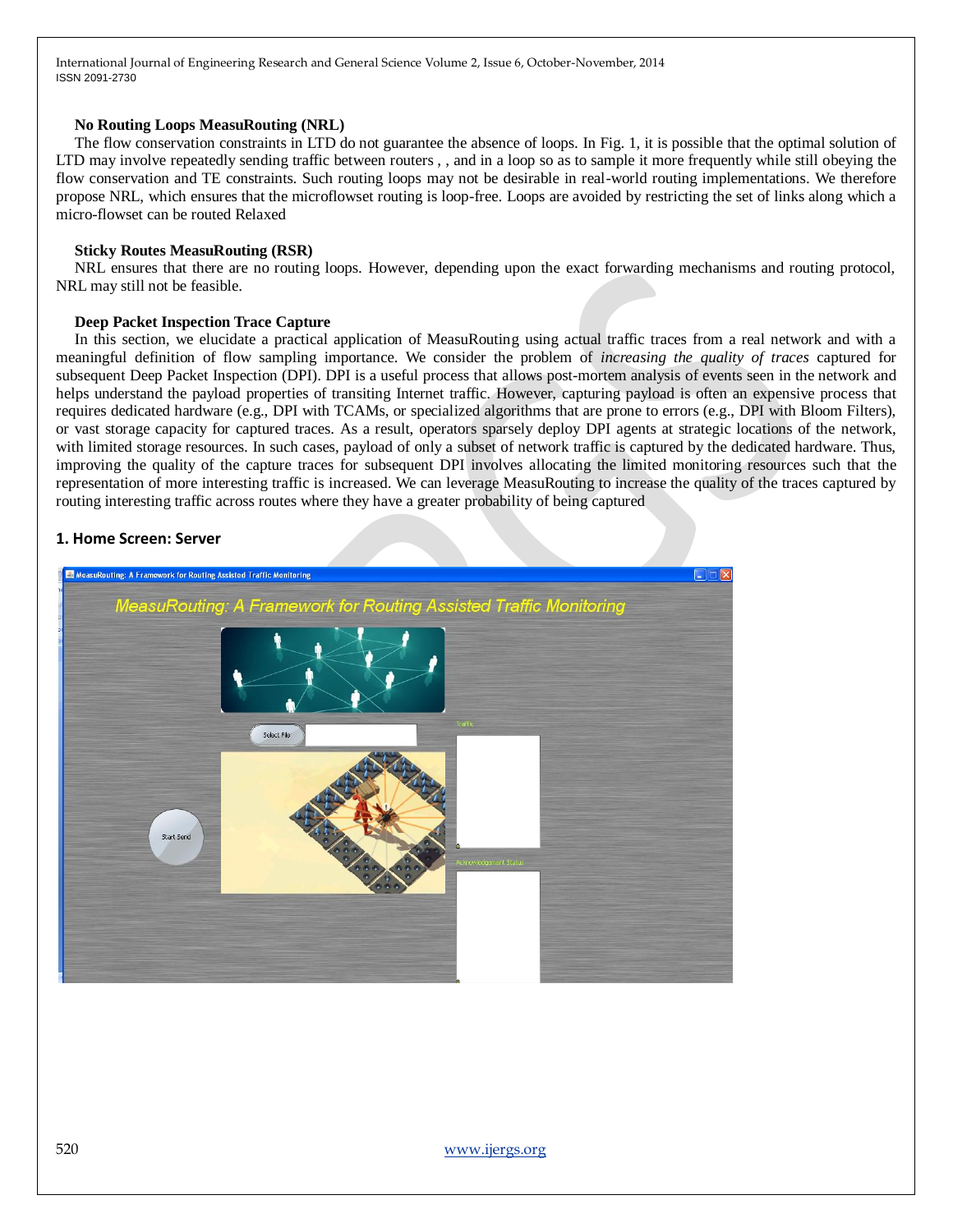# **2. Client 3**



# **3. Traffic1**

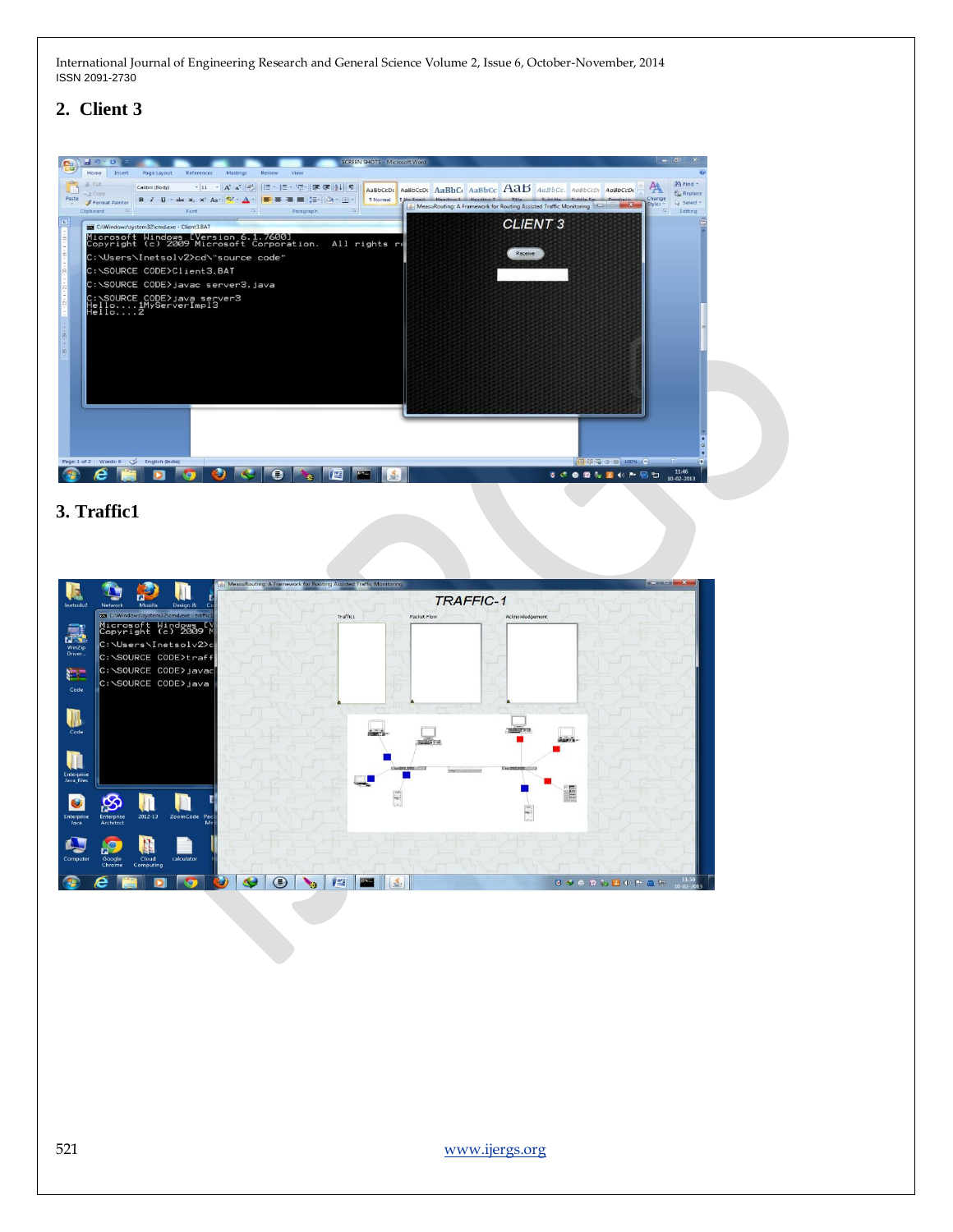4. **Traffic Engineering Rules: Data Packets has been distributed equally.**



# 5. **9. PEngine: (Monitor)**

| $-9.5$<br>(5)                                                                                                                         | <b>SCREEN SHOTS - Microsoft Word</b>                                                                                                                                                                                                                                                                                                                                                                                                                                                                                                                                                          |                       | $-10$<br>$\mathbf x$ |
|---------------------------------------------------------------------------------------------------------------------------------------|-----------------------------------------------------------------------------------------------------------------------------------------------------------------------------------------------------------------------------------------------------------------------------------------------------------------------------------------------------------------------------------------------------------------------------------------------------------------------------------------------------------------------------------------------------------------------------------------------|-----------------------|----------------------|
| Referent<br>Home<br>Insert<br>Page Layout                                                                                             | MeasuRouting: A Framework for Routing Assisted Traffic Monitoring                                                                                                                                                                                                                                                                                                                                                                                                                                                                                                                             |                       | <b>CONTRACTOR</b>    |
| & Cut<br>Calibri (Body)<br>$-11$<br><b>Copy</b><br>Paste<br>$B$ $I$ $U$ $\cdot$ abe $X$ ,<br>Format Painter<br>应<br>Clipboard<br>Font | <b>PROGRAM ENGINE</b>                                                                                                                                                                                                                                                                                                                                                                                                                                                                                                                                                                         |                       |                      |
| C:\Windows\system32\cmd.exe - pengine.BAT                                                                                             |                                                                                                                                                                                                                                                                                                                                                                                                                                                                                                                                                                                               |                       |                      |
| icrosoft Windows [Version<br>ppyright (c) 2009 Microsof                                                                               |                                                                                                                                                                                                                                                                                                                                                                                                                                                                                                                                                                                               |                       |                      |
| \Users\Inetsolv2>cd\"Sour                                                                                                             | Traffic1                                                                                                                                                                                                                                                                                                                                                                                                                                                                                                                                                                                      | Start Adaptive Engine |                      |
| \SOURCE CODE>pengine.BAT                                                                                                              | <b>Enter Traffic Name</b>                                                                                                                                                                                                                                                                                                                                                                                                                                                                                                                                                                     |                       |                      |
| \SOURCE CODE>javac pengin                                                                                                             | TRAFFIC-1                                                                                                                                                                                                                                                                                                                                                                                                                                                                                                                                                                                     |                       |                      |
| \SOURCE CODE>java pengine<br>∾<br>English (India)<br>Page: 5 of 5 Words: 40                                                           | ***********<br>Receiver3:localhost<br>Receiver7:localhost<br>POCKET FLOW<br>***********<br>Receiver3:Packet0<br>Receiver3:Packet1<br>Receiver3:Packet2<br>Receiver3:Packet4<br>Receiver3:Packet5<br>Receiver3:Packet6<br>Receiver3:Packet7<br>Receiver7:Packet0<br>Receiver7:Packet1<br>Receiver7:Packet3<br>Receiver7:Packet4<br>Receiver7:Packet5<br>Receiver7:Packet6<br>Receiver7:Packet7<br>Receiver3:Packet3<br><b>ACKNOWLEDGEMENT</b><br>***************<br>Receiver3:WAIT<br>Receiver3:NAK<br>Receiver3:PAK<br>Receiver7:Packet2<br>Receiver7:WAIT<br>Receiver7:WAIT<br>Receiver7:NAK |                       |                      |
|                                                                                                                                       | 暦<br>Ω<br>$C13 -$                                                                                                                                                                                                                                                                                                                                                                                                                                                                                                                                                                             | Uvenulin Da           | 11:56<br>10-02-2013  |

# **CONCLUSION**

We had mentioned that the performance of MeasuRouting is sensitive to the number of paths present between pairs of nodes. MeasuRouting leverages the relative difference in measurement capacity across multiple paths between a pair of nodes. This obviously depends upon the network topology and whether multiple paths exist at all. Additionally, the number of paths available for micro-flowset routing is a function of the number of paths used in the original routing. MeasuRouting performance will be better if the original routing uses multiple paths between a single OD pair. The implementation of multiple-path routing depends on the routing protocols. ISPs using OSPF and IS-IS generally use Equal Cost Multipath (ECMP) [5], which results in multiple paths. In fact, heuristics optimizing links weights seek to leverage ECMP to split traffic between an OD pair across multiple paths [10]. Other routing algorithms can exist that result in even more multiplicity of paths etween OD pairs.